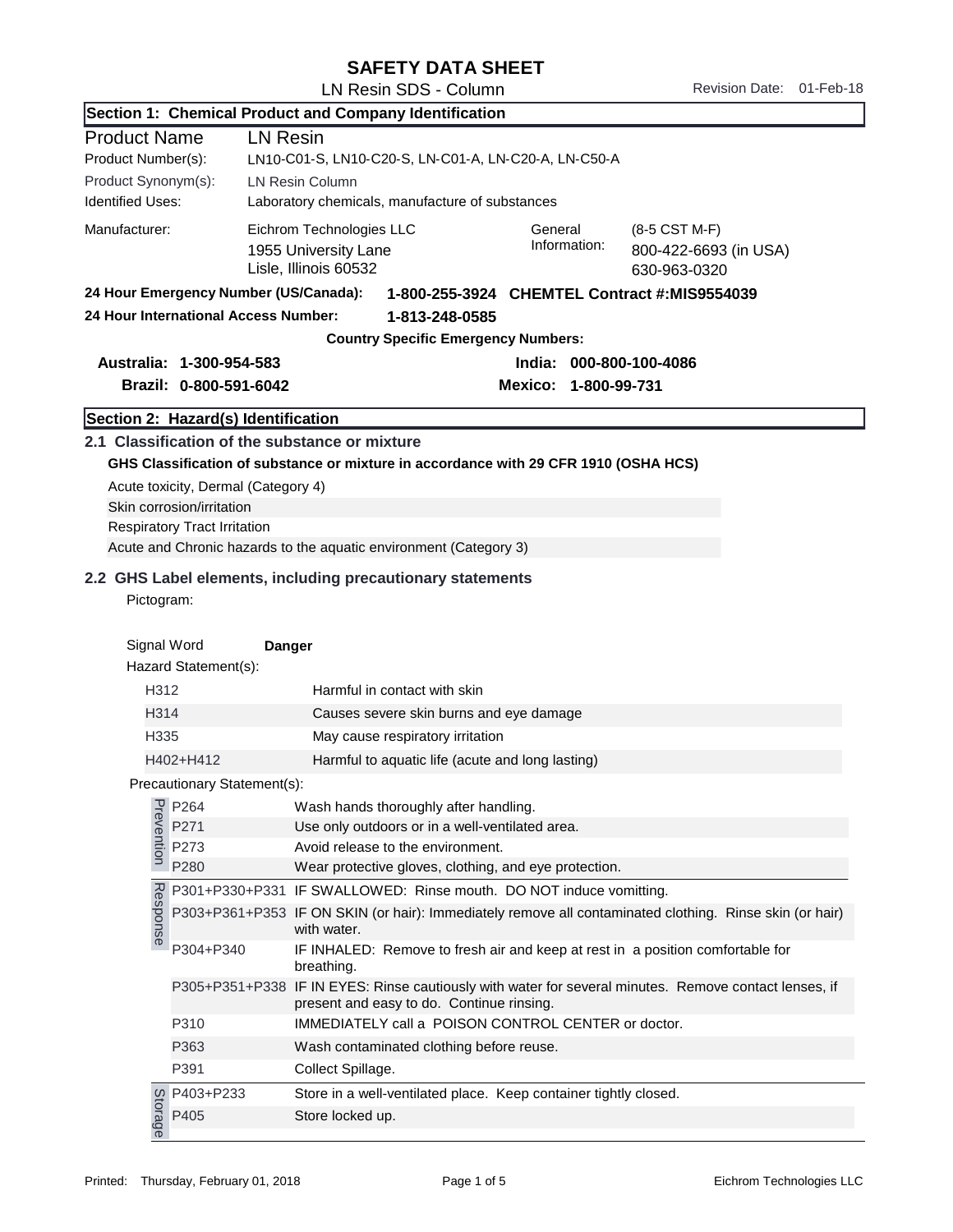P<sub>501</sub> Dispose of contents/container in accordance with federal, state, and local regulations.<br>
P<sub>50</sub><br>
<u>B</u><br>
<u>B</u><br>
<u>B</u>

| $\frac{1}{2}$ P501<br>$\frac{1}{2}$ P501                                                                 |                                                                                                      |                     |  | Dispose of contents/container in accordance with federal, state, and local regulations.                                                                                 |
|----------------------------------------------------------------------------------------------------------|------------------------------------------------------------------------------------------------------|---------------------|--|-------------------------------------------------------------------------------------------------------------------------------------------------------------------------|
| 2.3 Hazards Not Otherwise Classified (HNOC) or not covered by GHS:                                       |                                                                                                      |                     |  |                                                                                                                                                                         |
| Section 3: Composition / Information on Ingredients                                                      |                                                                                                      |                     |  |                                                                                                                                                                         |
| Component                                                                                                |                                                                                                      | CAS_Number          |  | Percentage Range                                                                                                                                                        |
| 0.05 N nitric acid (0.15% W/V in water)                                                                  |                                                                                                      | 7697-37-2           |  | 60-70%                                                                                                                                                                  |
| Nonionic Acrylic Ester Polymer                                                                           |                                                                                                      | <b>Trade Secret</b> |  | 18-24%                                                                                                                                                                  |
| Bis(2-ethylhexyl) phosphate                                                                              |                                                                                                      | 298-07-7            |  | 12-16%                                                                                                                                                                  |
| Section 4: First-aid Measures                                                                            |                                                                                                      |                     |  |                                                                                                                                                                         |
| <b>General Advice</b>                                                                                    | as if it were toxic when evaluating first aid requirements.                                          |                     |  | The hazardous properties of this material have not been established. Treat material                                                                                     |
| Ingestion                                                                                                | this container or label.                                                                             |                     |  | If swallowed, do not induce vomiting; seek medical advice immediately and show                                                                                          |
| <b>Skin Contact</b>                                                                                      |                                                                                                      |                     |  | Wash immediately with soap and copious amounts of water. Remove and wash<br>contaminated clothing promptly. If irritation develops, seek medical attention.             |
| Eye Contact                                                                                              | seek medical attention.                                                                              |                     |  | Irrigate immediately with water for 15 minutes. Mechanical irritation is possible;                                                                                      |
| Inhalation                                                                                               | give artificial respiration. Seek medical attention.                                                 |                     |  | Remove to fresh air. If breathing is labored, administer oxygen. If not breathing,                                                                                      |
| Most important symptoms and effects,<br>both acute and delayed                                           | not known.                                                                                           |                     |  | The most important known symptoms and effects are described in the labelling (see<br>section 2) and/or in section 11. Further important symptoms and effects are so far |
| Indication of any immediate medical<br>attention and special treatment needed                            | antidote.                                                                                            |                     |  | Treat according to symptoms (decontamination, vital functions), no known specific                                                                                       |
| Section 5: Firefighting Measures                                                                         |                                                                                                      |                     |  |                                                                                                                                                                         |
| <b>Extinguishing Media</b>                                                                               | Foam, CO2, Dry Chemical                                                                              |                     |  |                                                                                                                                                                         |
| Fire and Explosion Hazards                                                                               | Polymer does not support flame.                                                                      |                     |  |                                                                                                                                                                         |
|                                                                                                          | be toxic.                                                                                            |                     |  | Highly toxic and irritating fumes may be released and extinguishing water runoff may                                                                                    |
|                                                                                                          | as metal powders, carbides, hydrogen sulfide and turpentine.                                         |                     |  | Nitric acid can react explosively with certain reducing agents and combustibles such                                                                                    |
| Protective Equipment                                                                                     | protective equipment.                                                                                |                     |  | Wear positive pressure self-contained breathing apparatus and full personal                                                                                             |
| Special Hazards                                                                                          |                                                                                                      |                     |  | Possible combustion products include phosphorous oxides, phosphoric acid, carbon<br>dioxide, and carbon monoxide, in addtion to unidentified organic compounds.         |
| Section 6: Accidental Release Measures                                                                   |                                                                                                      |                     |  |                                                                                                                                                                         |
| Personal precautions                                                                                     | Avoid creating and breathing dust. See section 8.                                                    |                     |  |                                                                                                                                                                         |
|                                                                                                          | Surface may be slippery.                                                                             |                     |  |                                                                                                                                                                         |
|                                                                                                          | Use proper personal protect equipment (specified in section 8)                                       |                     |  |                                                                                                                                                                         |
| Methods and materials for containment Use adsorbent material to collect liquid component<br>and clean-up |                                                                                                      |                     |  |                                                                                                                                                                         |
| Reference to other sections                                                                              | Sweep up material and transfer to a suitable container for disposal.<br>For disposal see section 13. |                     |  |                                                                                                                                                                         |
| Section 7: Handling and Storage                                                                          |                                                                                                      |                     |  |                                                                                                                                                                         |
| Conditions for safe handling                                                                             | Avoid contact with skin and eyes. Avoid inhalation of vapor or mist.                                 |                     |  |                                                                                                                                                                         |
|                                                                                                          | Use mechanical exhaust if dust is formed.                                                            |                     |  |                                                                                                                                                                         |
| Conditions for safe storage                                                                              | Normal warehouse storage in cool, dry area is satisfactory.                                          |                     |  |                                                                                                                                                                         |
|                                                                                                          | Keep away from strong oxidizers.                                                                     |                     |  |                                                                                                                                                                         |
| Specific End Use(s)                                                                                      |                                                                                                      |                     |  | Apart from the uses mentioned in section 1 no other specific uses are stipulated.                                                                                       |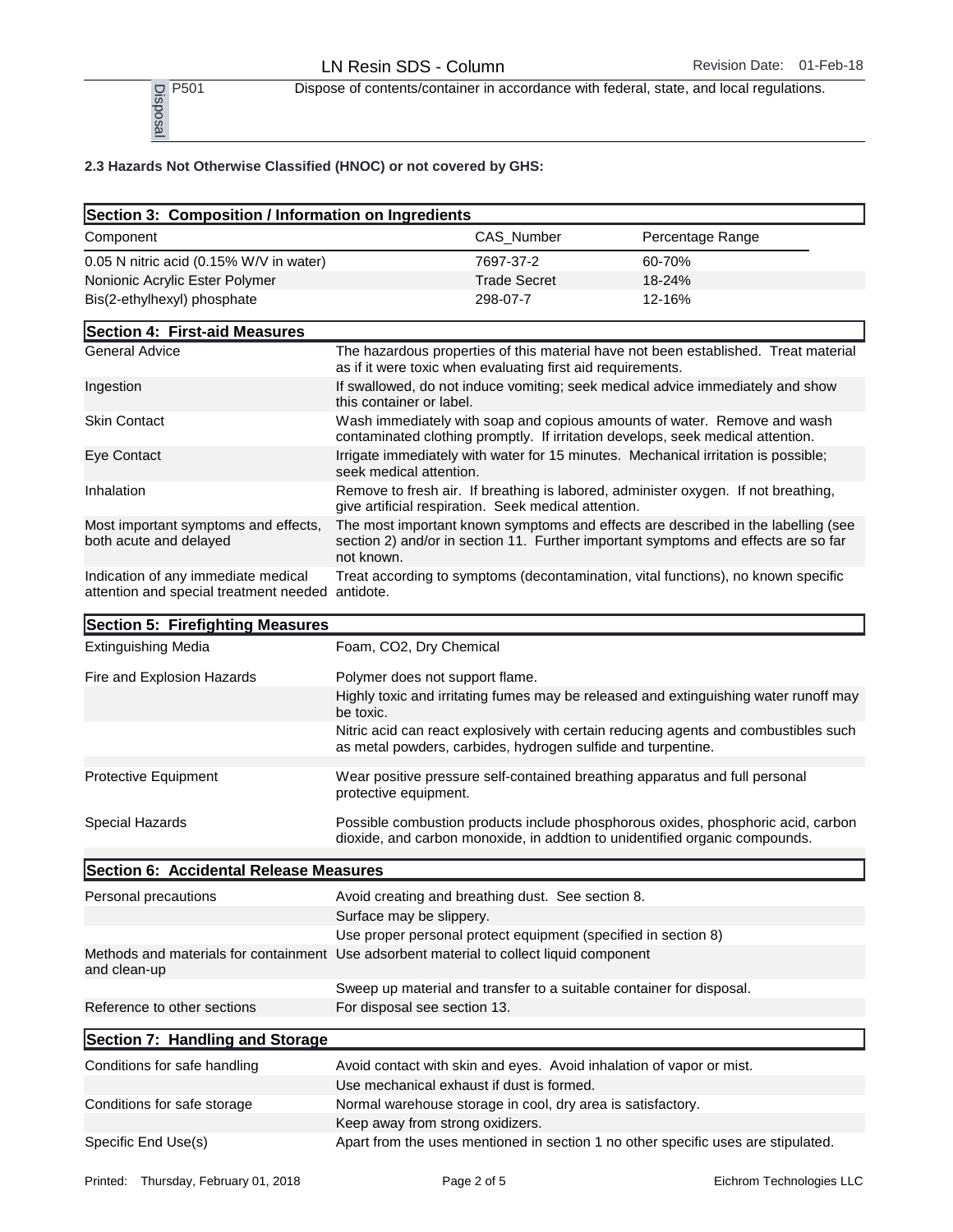|                                                                                                                                                                                            | Section 8: Exposure Controls / Personal Protection      |                                                                                                                                                                                            |                                                                           |  |
|--------------------------------------------------------------------------------------------------------------------------------------------------------------------------------------------|---------------------------------------------------------|--------------------------------------------------------------------------------------------------------------------------------------------------------------------------------------------|---------------------------------------------------------------------------|--|
| <b>Control Parameters</b>                                                                                                                                                                  |                                                         | Contains no substances with occupational exposure limit values.                                                                                                                            |                                                                           |  |
|                                                                                                                                                                                            |                                                         |                                                                                                                                                                                            |                                                                           |  |
| <b>Exposure Controls</b>                                                                                                                                                                   | immediately after handling the product.                 |                                                                                                                                                                                            | Avoid contact with skin, eyes, and clothing. Wash hands before breaks and |  |
|                                                                                                                                                                                            | Mechanical exhaust is required.                         |                                                                                                                                                                                            |                                                                           |  |
|                                                                                                                                                                                            | immediately after handling the product.                 |                                                                                                                                                                                            | Avoid contact with skin, eyes, and clothing. Wash hands before breaks and |  |
|                                                                                                                                                                                            | Mechanical exhaust is required.                         |                                                                                                                                                                                            |                                                                           |  |
| Eye Protection                                                                                                                                                                             | Wear safety goggles and/or face shield.                 |                                                                                                                                                                                            |                                                                           |  |
|                                                                                                                                                                                            |                                                         |                                                                                                                                                                                            |                                                                           |  |
| <b>Skin Protection</b>                                                                                                                                                                     |                                                         | Wear impervious gloves and clean body-covering clothing.                                                                                                                                   |                                                                           |  |
|                                                                                                                                                                                            |                                                         |                                                                                                                                                                                            |                                                                           |  |
| Respiratory protection                                                                                                                                                                     |                                                         | Use NIOSH/MSHA approved respirator when handling material outside of<br>mechanical exhaust. An air-purifying respirator with an organic vapor cartridge or<br>canister may be permissible. |                                                                           |  |
|                                                                                                                                                                                            | Do not breathe dust.                                    |                                                                                                                                                                                            |                                                                           |  |
| Use NIOSH/MSHA approved respirator when handling material outside of<br>mechanical exhaust. An air-purifying respirator with an organic vapor cartridge or<br>canister may be permissible. |                                                         |                                                                                                                                                                                            |                                                                           |  |
|                                                                                                                                                                                            |                                                         | Do not breathe dust.                                                                                                                                                                       |                                                                           |  |
|                                                                                                                                                                                            |                                                         |                                                                                                                                                                                            |                                                                           |  |
| Section 9: Physical Properties                                                                                                                                                             | Information on basic physical and chemical properties   |                                                                                                                                                                                            |                                                                           |  |
| Appearance:                                                                                                                                                                                | Powder-Liquid Mixture<br>White bead in colorless liquid | <b>Explosion Limits</b><br>(Upper/Lower):                                                                                                                                                  | Not Established                                                           |  |
| Odor:                                                                                                                                                                                      | low ammonia to none                                     | Flash Point:                                                                                                                                                                               | Not applicable                                                            |  |
| Odor Threshold:                                                                                                                                                                            | Not Established                                         | Flammability:                                                                                                                                                                              | Not Established                                                           |  |
| pH:                                                                                                                                                                                        | 1.3 (dilute acid)                                       | Autolgnition Temperature:                                                                                                                                                                  | Not Established                                                           |  |
|                                                                                                                                                                                            |                                                         |                                                                                                                                                                                            |                                                                           |  |

| pH:                                  | 1.3 (dilute acid)                                    | <b>Autolgnition Temperature:</b> | Not Established |
|--------------------------------------|------------------------------------------------------|----------------------------------|-----------------|
| Melting Point:                       | 0 to -5°C (dilute acid); Not<br>determined for solid | Decomposition<br>Temperature     | Not Established |
| Boiling Point:                       | 100 °C (dilute acid)                                 | VaporPressure:                   | Not Established |
| Relative Density:                    | solid is 0.35 g/mL                                   | VaporDensity:                    | Not Established |
| Solubility:                          | (in water) Beads are insoluble                       | <b>Evaporation Rate:</b>         | Not Established |
| Partition Coefficient:               | Not Established                                      |                                  |                 |
| Viscosity:                           | Not Established                                      |                                  |                 |
| Section 10: Stability and Reactivity |                                                      |                                  |                 |

| Reactivity                       | No hazardous reactions if stored and handled as indicated.                                                |
|----------------------------------|-----------------------------------------------------------------------------------------------------------|
| <b>Chemical Stability</b>        | Stable under normal handling and storage conditions.                                                      |
| <b>Hazardous Reactions</b>       | No hazardous reactions are expected in normal laboratory use. Hazardous<br>polymerization will not occur. |
| Conditions to Avoid              | No relevant information available.                                                                        |
| Materials to Avoid               | Contact with strong oxidizers will degrade material.                                                      |
| Hazardous decomposition Products | Possible combustion products include carbon monoxide, carbon dioxide, and<br>phosphorous oxides.          |

## Section 11: Toxicology Information

|                       | The product has not been tested. The statements on toxicology have been derived<br>from the properties of the individual components. |
|-----------------------|--------------------------------------------------------------------------------------------------------------------------------------|
| <b>Acute Toxicity</b> |                                                                                                                                      |
| <b>Oral Effects</b>   | Polymer, Oral LD50 $>$ 5,000 mg/kg (rat).                                                                                            |
|                       | Extractant, Oral LD50 = $5,236$ mg/kg (rat).                                                                                         |
|                       | Ingesting acid may irritate or burn mouth, throat, and stomach.                                                                      |
| Interperitoneal       | Extractant, Interperitoneal LD50 is 50 mg/kg (rat).                                                                                  |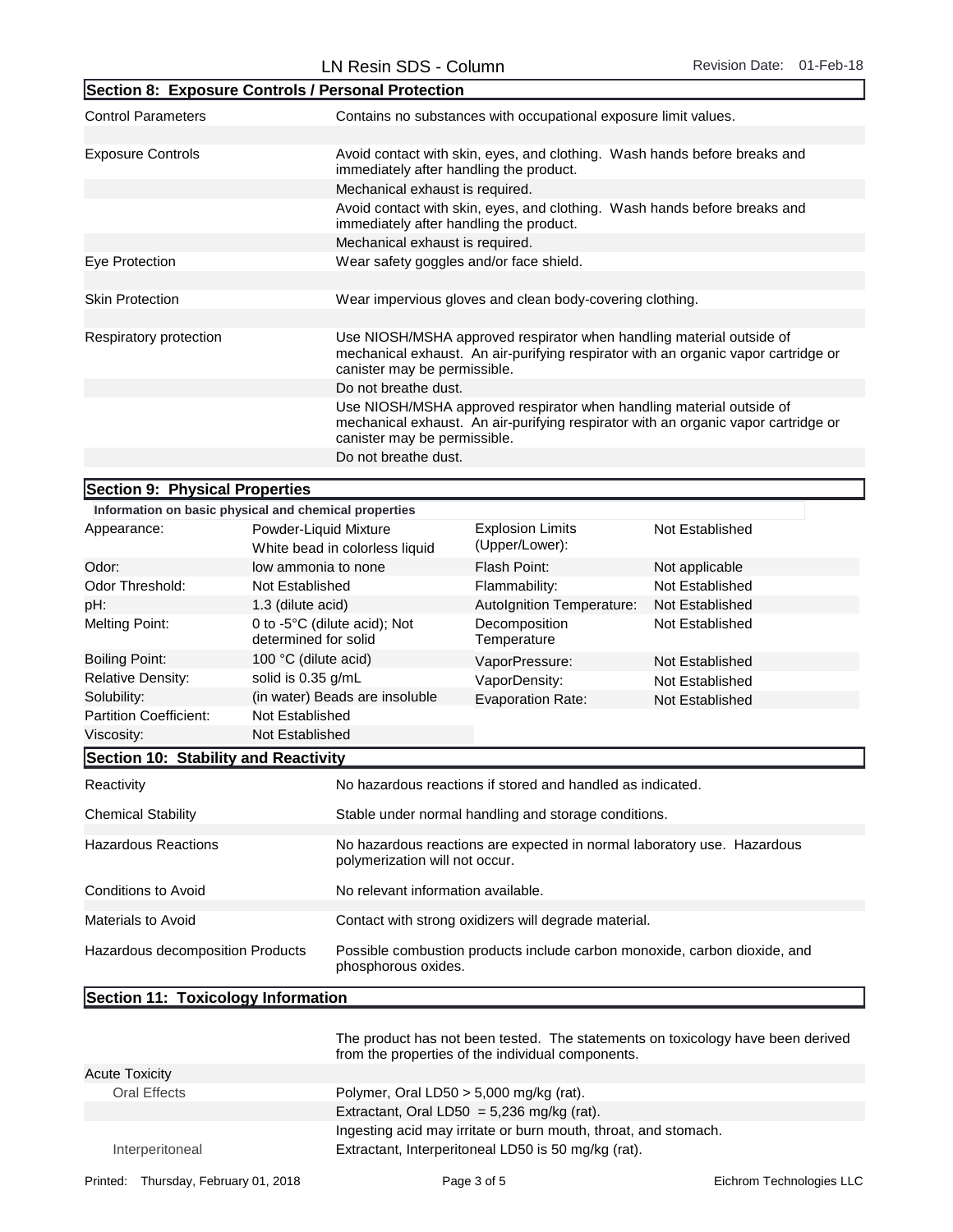|                                    | LN Resin SDS - Column                                                                                                                                                                                                                       | Revision Date: 01-Feb-18 |  |
|------------------------------------|---------------------------------------------------------------------------------------------------------------------------------------------------------------------------------------------------------------------------------------------|--------------------------|--|
| <b>Inhalation Effects</b>          | Nitric Acid LC50 = 138 ppm/30 min (rat).                                                                                                                                                                                                    |                          |  |
| <b>Dermal Effects</b>              | Polymer, Dermal LD50 > 5,000 mg/kg (rabbit).                                                                                                                                                                                                |                          |  |
|                                    | Extractant, Dermal LD50 is 1,325 mg/kg (rabbit).                                                                                                                                                                                            |                          |  |
|                                    |                                                                                                                                                                                                                                             |                          |  |
| Skin corrosion/irritation          |                                                                                                                                                                                                                                             |                          |  |
|                                    | Nitric Acid solution is Non-corrosive to skin via Corrositex® (skin) test.                                                                                                                                                                  |                          |  |
|                                    | Repeated exposure of the skin to low concentrations of nitric acid may cause<br>dermatitis, characterized by erythema, itching and a dry scaly appearance.                                                                                  |                          |  |
| Serious eye damage/irritation      |                                                                                                                                                                                                                                             |                          |  |
| Respiratory or skin sensitization  | Extractant, Eye - Corrosive (Rabbit, 24 hr).                                                                                                                                                                                                |                          |  |
|                                    | Long term inhalation exposure to nitric acid fumes can lead to chronic respiratory<br>irritation such as bronchitis and may also lead to dental erosion as the nitric acid<br>deposits on the teeth and erodes the outer coating of enamel. |                          |  |
| <b>Germ Cell Mutagenicity</b>      |                                                                                                                                                                                                                                             |                          |  |
|                                    | No data available regarding mutagenic effects of this product.                                                                                                                                                                              |                          |  |
| Carcinogenicity                    |                                                                                                                                                                                                                                             |                          |  |
|                                    | No data available regarding carcinogenic effects of this product.                                                                                                                                                                           |                          |  |
| <b>Reproductive Toxicity</b>       |                                                                                                                                                                                                                                             |                          |  |
|                                    | Animal studies provide no indication of a teratogenic effect for nitric acid. No data<br>available for other components. No other reproductive data available for nitric acid.                                                              |                          |  |
| Specific Target Organ Toxicity     |                                                                                                                                                                                                                                             |                          |  |
| Single Exposure                    | No data available regarding specific target organ toxicity single exposure.<br>No data available regarding specific target organ toxicity repeated exposure.                                                                                |                          |  |
| <b>Repeated Exposure</b>           |                                                                                                                                                                                                                                             |                          |  |
| <b>Aspiration Hazard</b>           |                                                                                                                                                                                                                                             |                          |  |
|                                    | No data available regarding the aspiration hazard of this product.                                                                                                                                                                          |                          |  |
| Section 12: Ecological Information |                                                                                                                                                                                                                                             |                          |  |
|                                    | *The product has not been tested. The statement has been derived from the<br>properties of individual components using an additivity method.                                                                                                |                          |  |
| <b>Aquatic Toxicity</b>            |                                                                                                                                                                                                                                             |                          |  |
| Acute Toxicity to fish             | LC50 - Oncorhynchus mykiss (rainbow trout) - 48-54 mg/l - 96.0 h for bis(2-<br>ethylhexyl) phosphate                                                                                                                                        |                          |  |
|                                    | Acute Toxicity to aquatic invertebrates LC50 - Daphnia magna (Water flea) - >42 mg/l - 48 h for bis(2-ethylhexyl) phosphate                                                                                                                 |                          |  |
| Acute toxicity to aquatic plants   | EC50 - Chlorella emersonii - 50-100 mg/l - 48 h for bis(2-ethylhexyl) phosphate                                                                                                                                                             |                          |  |
| Persistance and degradability      | No data are available for persistance and degradability.                                                                                                                                                                                    |                          |  |
| Bioaccumulative potential          | No data are available for bioaccumulative potential.                                                                                                                                                                                        |                          |  |
| Mobility in Soil                   | No data are available for mobility in soil.                                                                                                                                                                                                 |                          |  |
| PBT/vPvB assessment                | PBT/vPvB assessment not available as chemical safety assessment not<br>required/not conducted.                                                                                                                                              |                          |  |

**Other** 

Section 13: Disposal Considerations

| General | Dispose of contents/container in accordance with federal, state, and local<br>regulations.                                                                       |
|---------|------------------------------------------------------------------------------------------------------------------------------------------------------------------|
|         | Avoid disposal to sewers and local waterways.                                                                                                                    |
|         | Dispose of contents/container in accordance with federal, state, and local<br>regulations.                                                                       |
| Unused: | Bury resin in licensed landfill or burn in approved incinerator equipped with an<br>afterburner and scrubber according to local, state, and federal regulations. |
|         | Dispose of liquid according to local regulations for acids.                                                                                                      |
|         | Bury resin in licensed landfill or burn in approved incinerator equipped with an<br>afterburner and scrubber according to local, state, and federal regulations. |
| Used:   | For resin contaminated with hazardous materials, dispose of mixture as hazardous<br>material according to local, state, and federal regulations.                 |
|         |                                                                                                                                                                  |

An environmental hazard cannot be excluded in the event of unprofessional handling or disposal. Very toxic to aquatic life with long lasting effects.